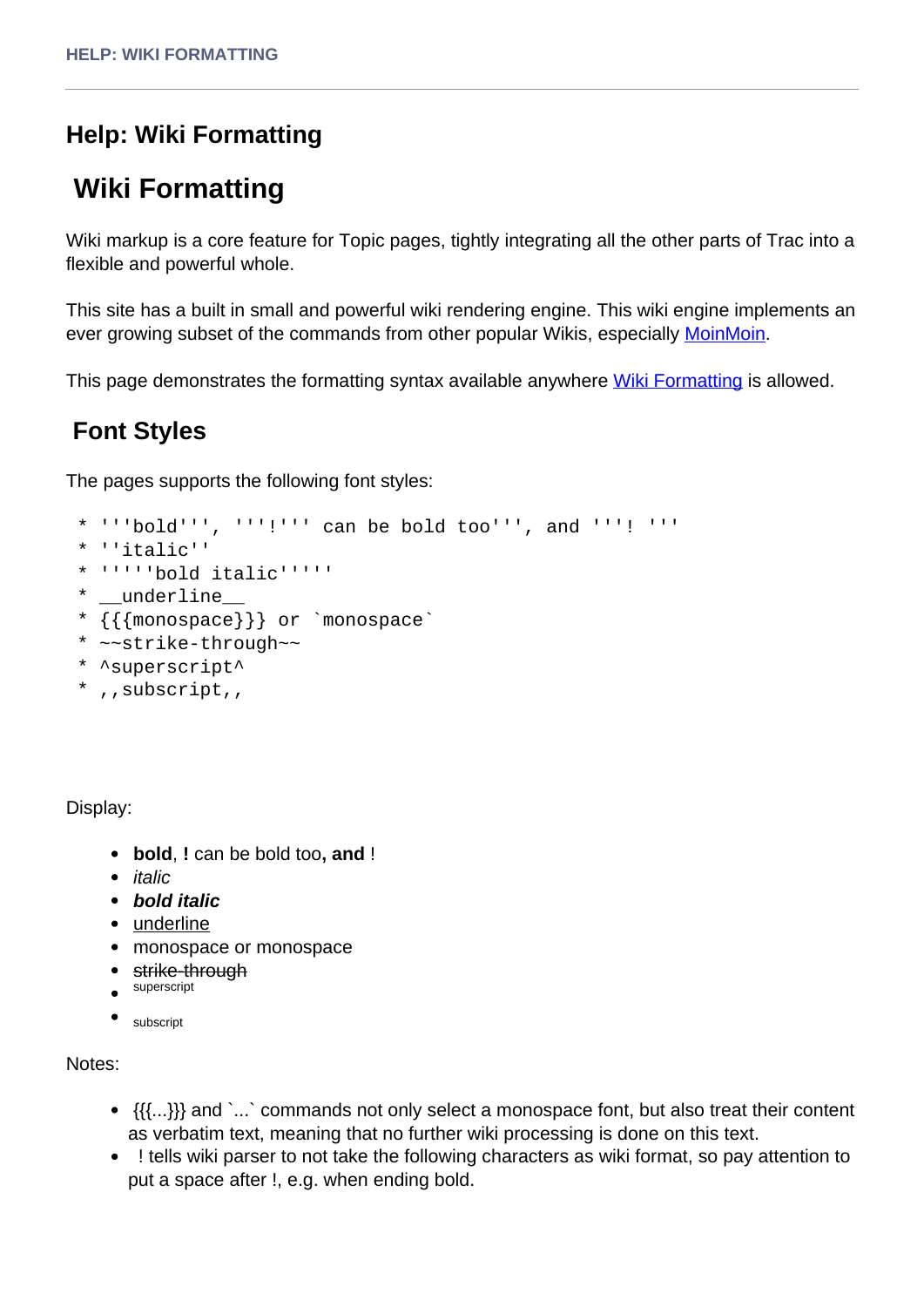## **Headings**

You can create heading by starting a line with one up to five equal characters ("=") followed by a single space and the headline text. The line should end with a space followed by the same number of  $=$  characters. The heading might optionally be followed by an explicit id. If not, an implicit but nevertheless readable id will be generated.

Example:

```
= Heading =
== Subheading ==
=== About ''this'' ===
=== Explicit id === #using-explicit-id-in-heading
```
Display:

# **Heading**

 **Subheading** 

 **About this**

 **Explicit id** 

## **Paragraphs**

A new text paragraph is created whenever two blocks of text are separated by one or more empty lines.

A forced line break can also be inserted, using:

Line 1[[BR]]Line 2

Display:

Line 1 Line 2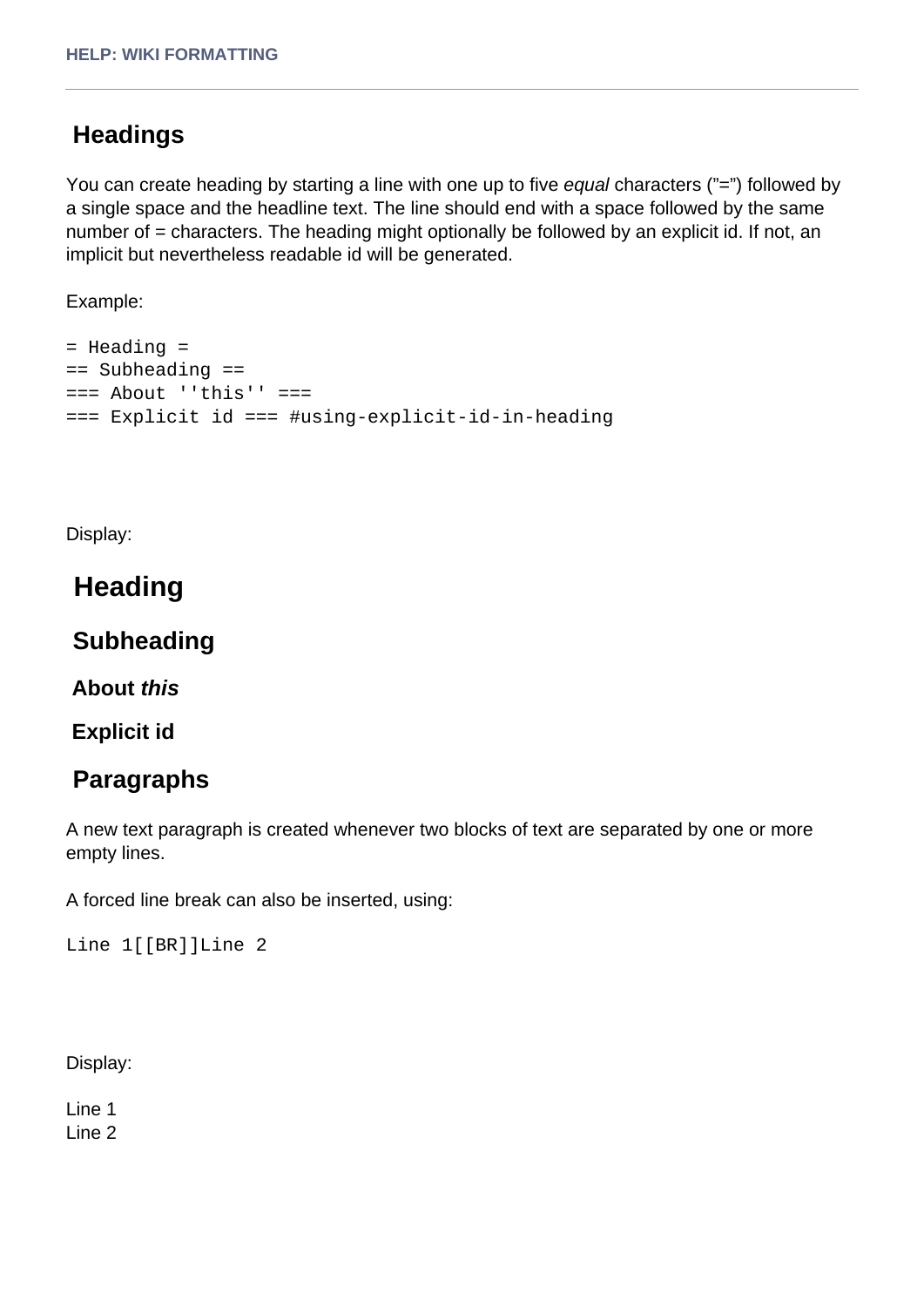### **Lists**

The wiki supports both ordered/numbered and unordered lists.

**NOTE:** The first character of a list item must be a space: " \* text"

Example:

```
 * Item 1
  * Item 1.1
 * Item 2
 # Item 1
  # Item 1.a
  # Item 1.b
   # Item 1.b.i
  # Item 1.b.ii
 # Item 2
```
Display:

- $\bullet$  Item 1
	- $\circ$  Item 1.1
- $\bullet$  Item 2
- 1. Item 1
	- 1. Item 1.a
	- 2. Item 1.b
		- 1. Item 1.b.i
			- 2. Item 1.b.ii
- 2. Item 2

Note that there must be one or more spaces preceding the list item markers, otherwise the list will be treated as a normal paragraph.

For multi-line content within a listed item, the content must be indented the same number of spaces as the initial list line content. That is, if it takes 3 characters to start a list "(space)#(space)Content", the multi-line content must be indented 3 spaces.

Example:

\* One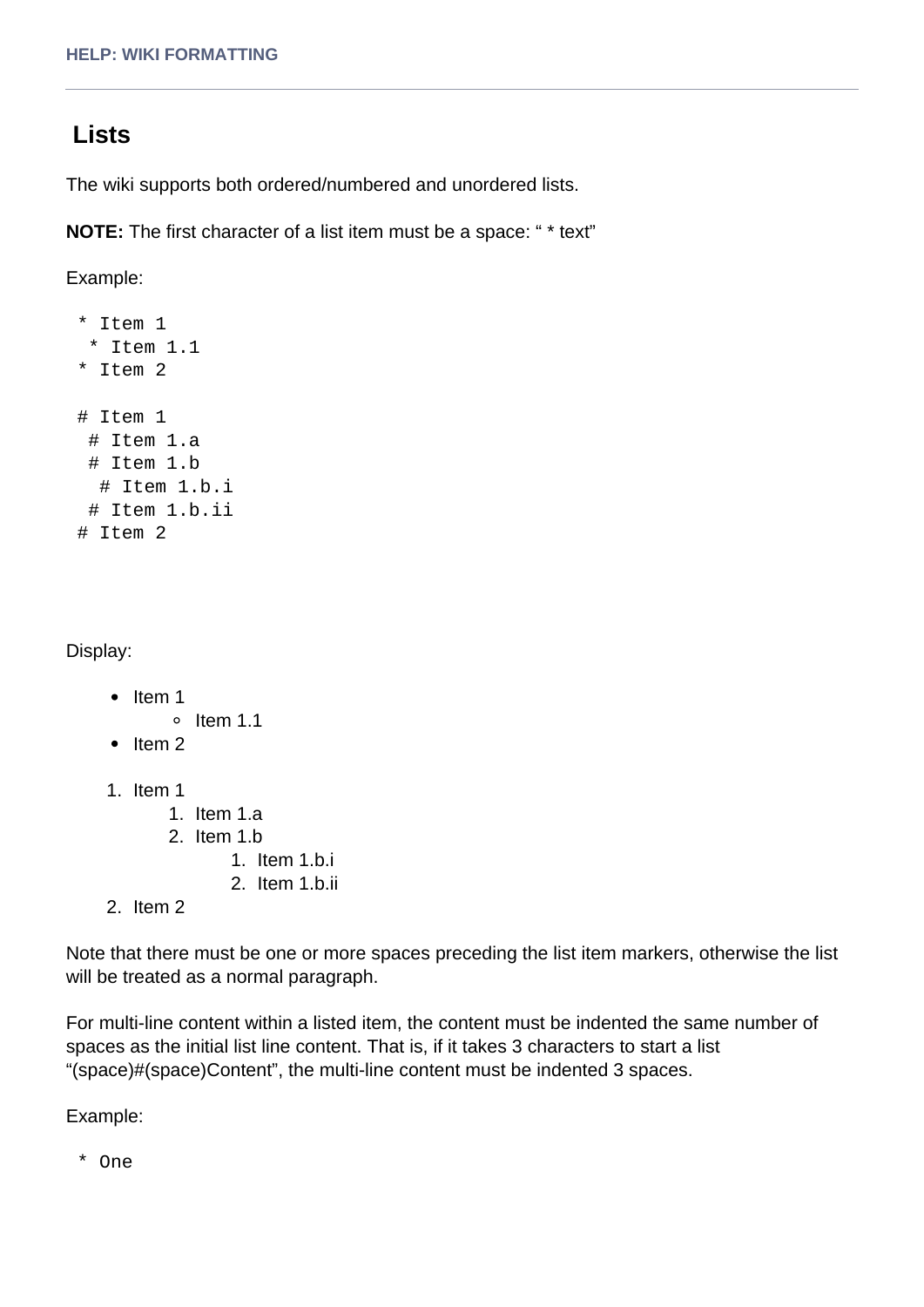```
 * Two[[br]]
  Multi-line content
```
- \* Three
	- One
	- Two

Multi-line content

• Three

### **Definition Lists**

The wiki also supports definition lists. Definition terms start with **one** space " " and end with double colons "::". Definitions must be on the line immediately following the term and start with **two to three** spaces.

#### Example:

```
A line with no beginning spaces.
  llama::
```

```
 some kind of mammal, with hair
 ppython::
   some kind of reptile, without hair
   (can you spot the typo?)
```
Display:

A line with no beginning spaces.

llama

some kind of mammal, with hair ppython

some kind of reptile, without hair (can you spot the typo?)

### **Preformatted Text**

Block containing preformatted text are suitable for source code snippets, notes and examples. Use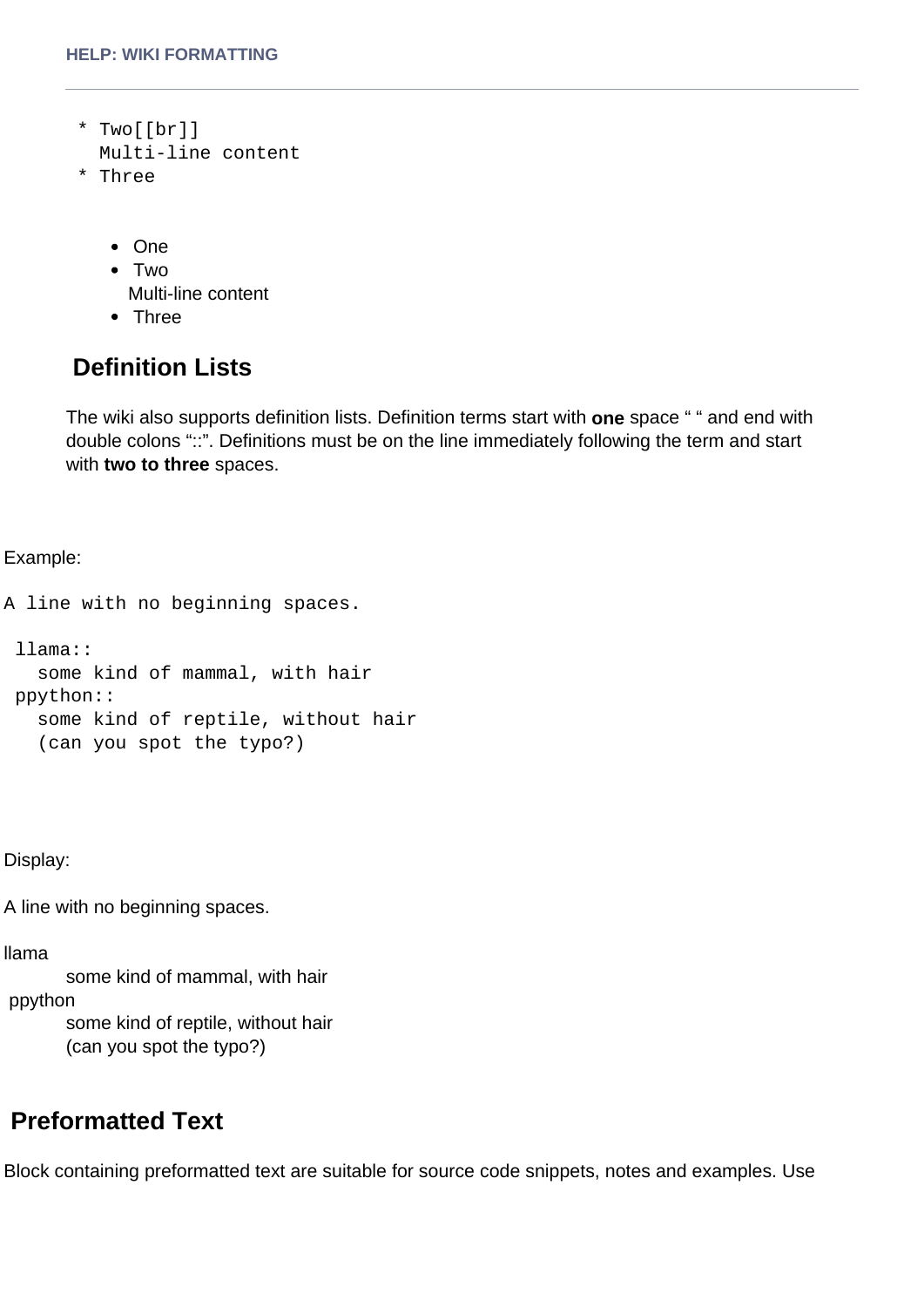three curly braces wrapped around the text to define a block quote. The curly braces need to be on a separate line.

Example:

```
{{{
   def HelloWorld():
       print "Hello World"
}}}
```
Display:

```
 def HelloWorld():
     print "Hello World"
```
### **Blockquotes**

In order to mark a paragraph as blockquote, indent that paragraph with two spaces.

Example:

```
 This text is a quote from someone else.
```
Display:

This text is a quote from someone else.

Simple tables can be created like this:

```
||Cell 1||Cell 2||Cell 3||
||Cell 4||Cell 5||Cell 6||
```
Display: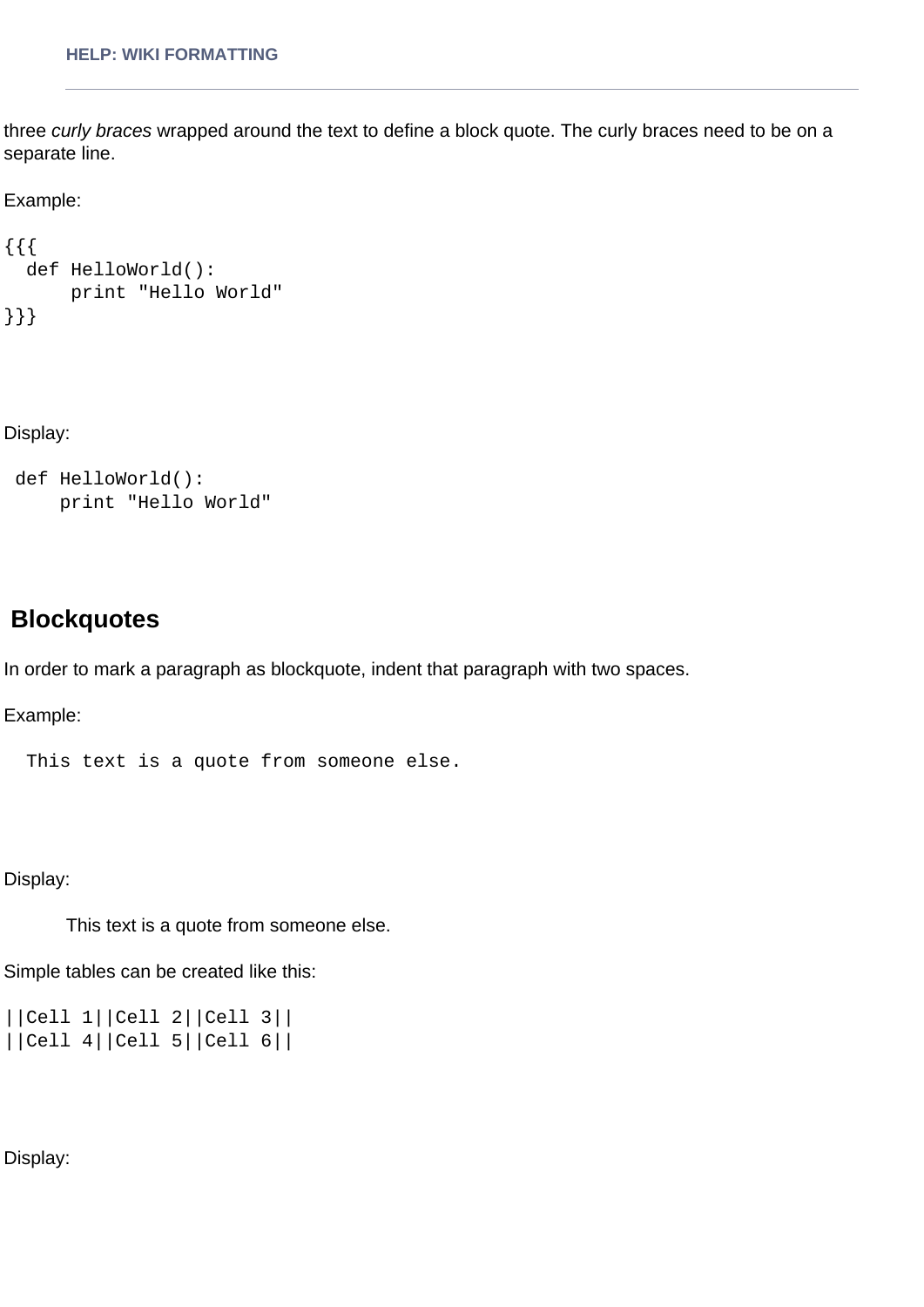| Cell 1 | Cell <sub>2</sub> | Cell <sub>3</sub> |
|--------|-------------------|-------------------|
| Cell 4 | Cell 5            | Cell <sub>6</sub> |

Cell headings can be specified by wrapping the content in a pair of  $=$ ' characters. Note that the  $=$ ' characters have to stick to the cell separators, like this:

|| ||= stable =||= latest =||  $|| = 0.10 = || 0.10.5 || 0.10.6 \text{dev}||$  $|| = 0.11 = || 0.11.6 || 0.11.7$ dev

Display:

|      | stable | latest |           |
|------|--------|--------|-----------|
| 0.10 | 0.10.5 |        | 0.10.6dev |
| 0.11 | 0.11.6 |        | 0.11.7dev |

Finally, specifying an empty cell means that the next non empty cell will span the empty cells. For example:

|  | 1    2    3              |  |
|--|--------------------------|--|
|  | $    $ 1 - 2 $  $ 3 $  $ |  |
|  | $   1          2-3   $   |  |
|  | $        $ 1-2-3         |  |

Display:

| $\overline{1}$ |         | 3 |
|----------------|---------|---|
| $1 - 2$        |         | 3 |
| $\overline{1}$ | $2 - 3$ |   |
| $1 - 2 - 3$    |         |   |

To explicitly align content:

```
||\cdot|| = attribute list =||\cdot|| = longer column =||\cdot||||<. align left || longer text ||
||>. align right || longer text ||
||=. center || longer text ||
||<>. justify || longer text ||
||^. valign top || longer[[br]]text ||
||~. bottom || longer[[br]]text ||
```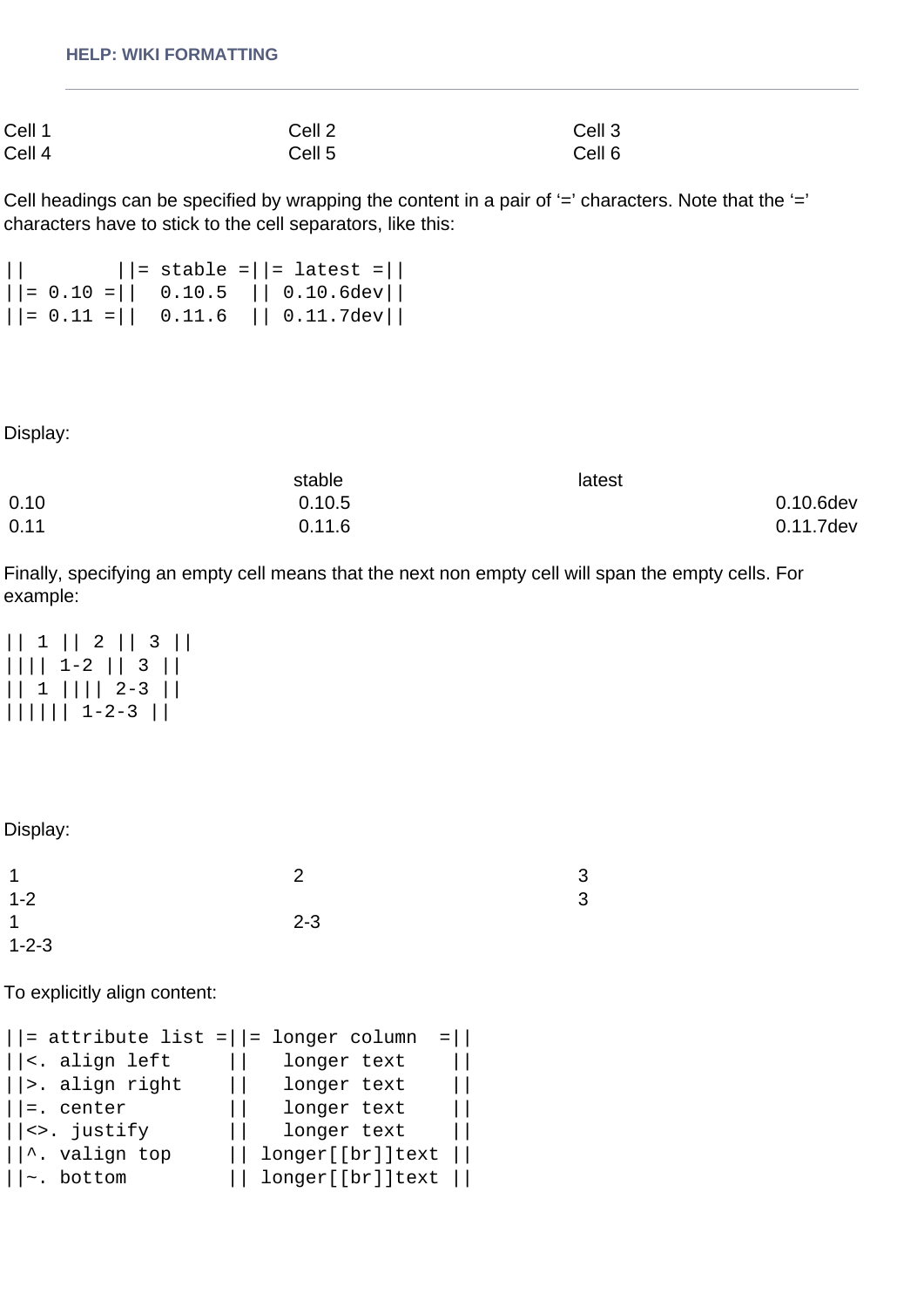Display:

| attribute list<br>align left |        | longer column<br>longer text |
|------------------------------|--------|------------------------------|
|                              |        | align right longer text      |
|                              | center | longer text                  |
| justify                      |        | longer text                  |
| valign top                   |        | longer                       |
|                              |        | text                         |
| bottom                       |        | longer                       |
|                              |        | text                         |

Note that if the content of a cell "sticks" to one side of the cell and only one, then the text will be aligned on that side. Explicit alignment (above) will override this. Example:

```
|| =Text = || = Numbers = ||||left align || 1.0||
|| right align|| 4.5||
|| default alignment || 2.5||
||default|| 2.5||
|| default || 2.5||
|| default || 2.5||
||\cdot. left align|| 4.5||
```

| <b>Numbers</b>     |
|--------------------|
| 1.0                |
| 4.5<br>right align |
| 2.5                |
| 2.5                |
| 2.5                |
| 2.5                |
| 4.5                |
|                    |

### **Links**

Hyperlinks are automatically created for [WikiPageNames](/wiki/WikiPageNames) and URLs. WikiPageLinks can be disabled by prepending an exclamation mark "!" character, such as !WikiPageLink.

Example:

MainPage, http://www.edgewall.com/, !NotAlink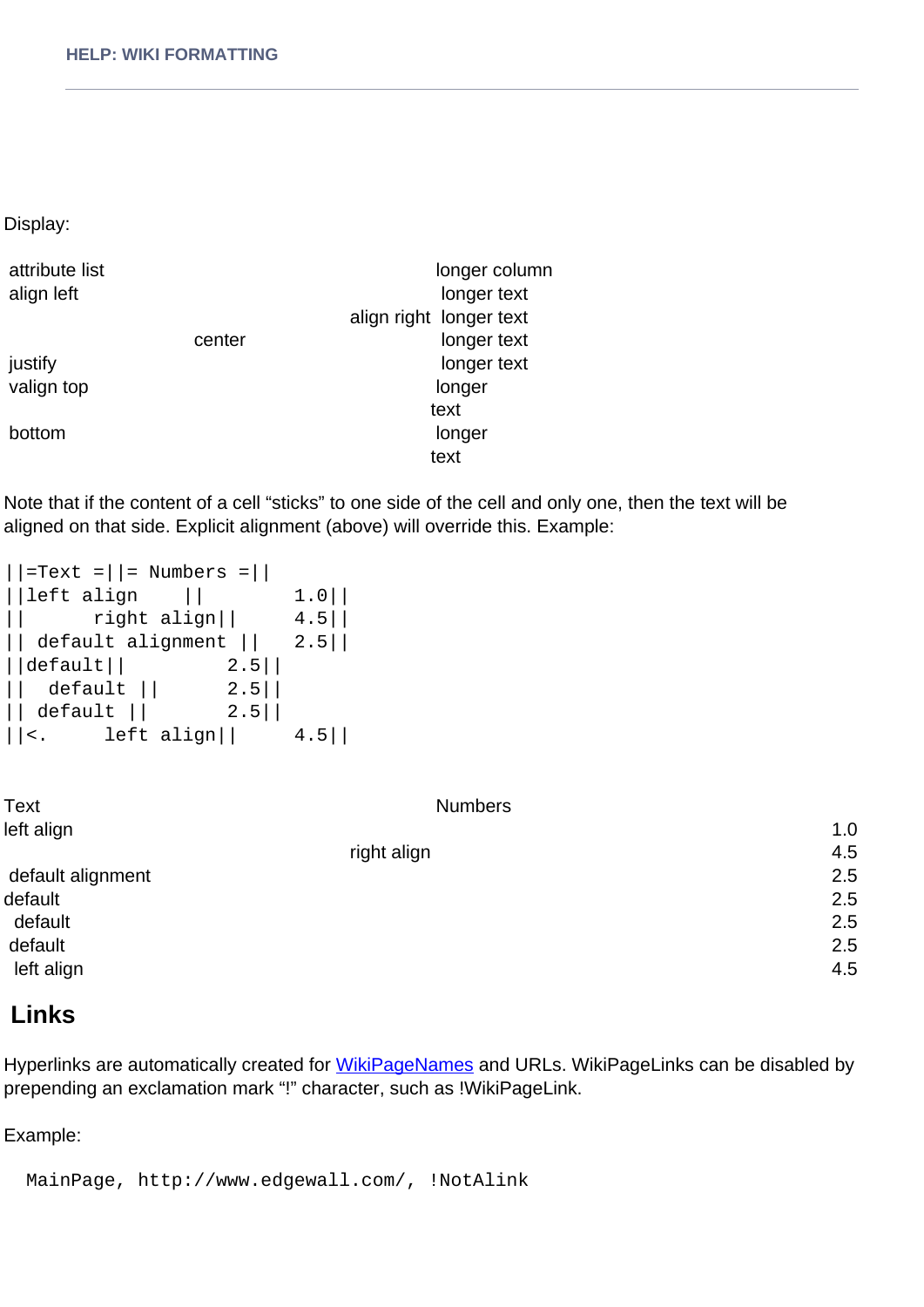Display:

#### [MainPage,](/groups/deep_earth/wiki/MainPage)<http://www.edgewall.com/>, NotAlink

Links can be given a more descriptive title by writing the link followed by a space and a title and all this inside square brackets. If the descriptive title is omitted, then the explicit prefix is discarded, unless the link is an external link. This can be useful for wiki pages not adhering to the [WikiPageNames](/wiki/WikiPageNames) convention.

Example:

- \* [http://www.edgewall.com/ Edgewall Software]
- \* [MainPage Main Page]
- \* [Help:WikiMacros]

Display:

- [Edgewall Software](http://www.edgewall.com/)
- [Main Page](/groups/deep_earth/wiki/MainPage)
- [WikiMacros](/groups/deep_earth/wiki/Help:WikiMacros)

### **Setting Anchors**

An anchor, or more correctly speaking, an anchor name can be added explicitly at any place in the Wiki page, in order to uniquely identify a position in the document:

[=#point1]

It's also very close to the syntax for the corresponding link to that anchor:

[#point1]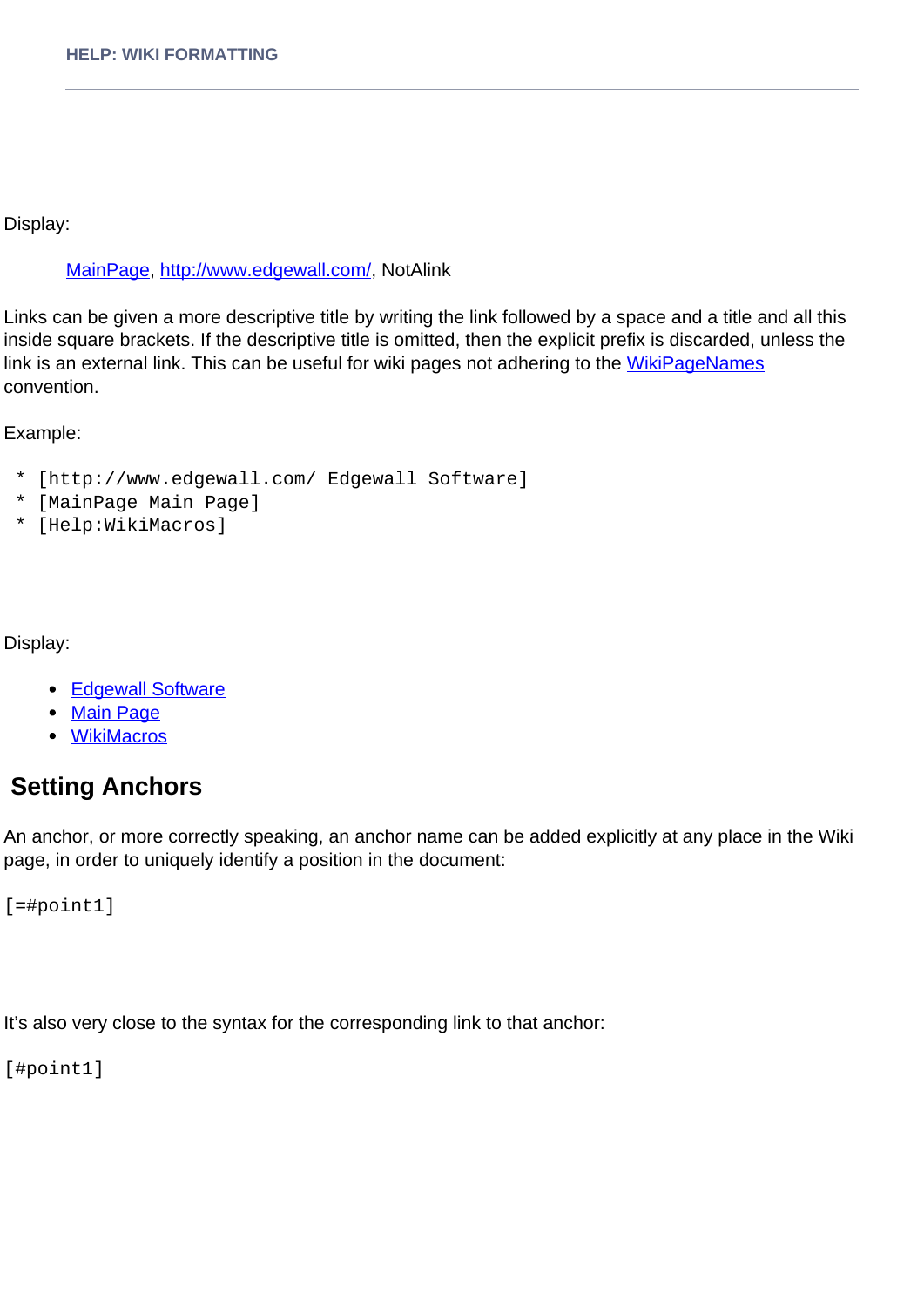Example usage:

```
[#point2 jump to the second point]
...
Point2: [=#point2] Jump here
```
jump to the second point

…

Point2: Jump here

### **Escaping Links and Wiki Page Names**

You may avoid making hyperlinks out of WikiLinks by preceding an expression with a single "!" (exclamation mark).

Example:

```
 !NoHyperLink
 !#42 is not a link
```
Display: NoHyperLink !#42 is not a link

#### **Images**

The simplest way to include an image is to upload it as attachment to the current page, and put the filename in a macro call like [[Image(picture.gif)]].

In addition to the current page, it is possible to refer to other resources:

- [[Image(picture.gif)]] (simplest)
- [[Image(picture.gif, 120px)]] (give it a specific width)
- [[Image(picture.gif, right)]] (align by keyword)
- [[Image(picture.gif, nolink)]] (unlinked)
- [[Image(picture.gif, align=right)]] (align by attribute)